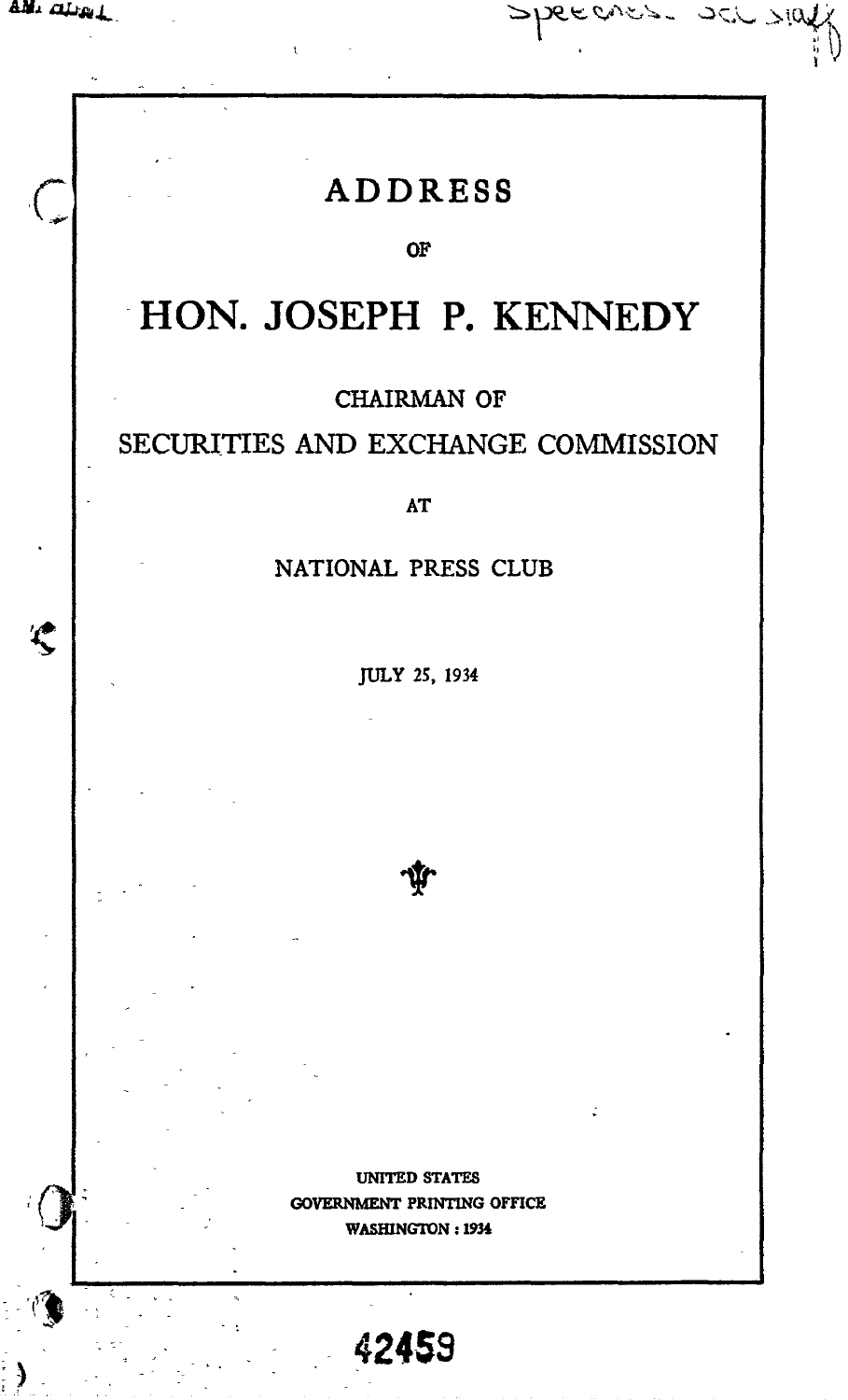### **ADDRESS**

OF

# *«:* **HON. JOSEPH P. KENNEDY**

CHAIRMAN OF

### SECURITIES AND EXCHANGE COMMISSION

AT

### NATIONAL PRESS CLUB

JULY 25, 1934

(角



UNITED STATES GOVERNMENT PRINTING OFFICE WASHINGTON: 1934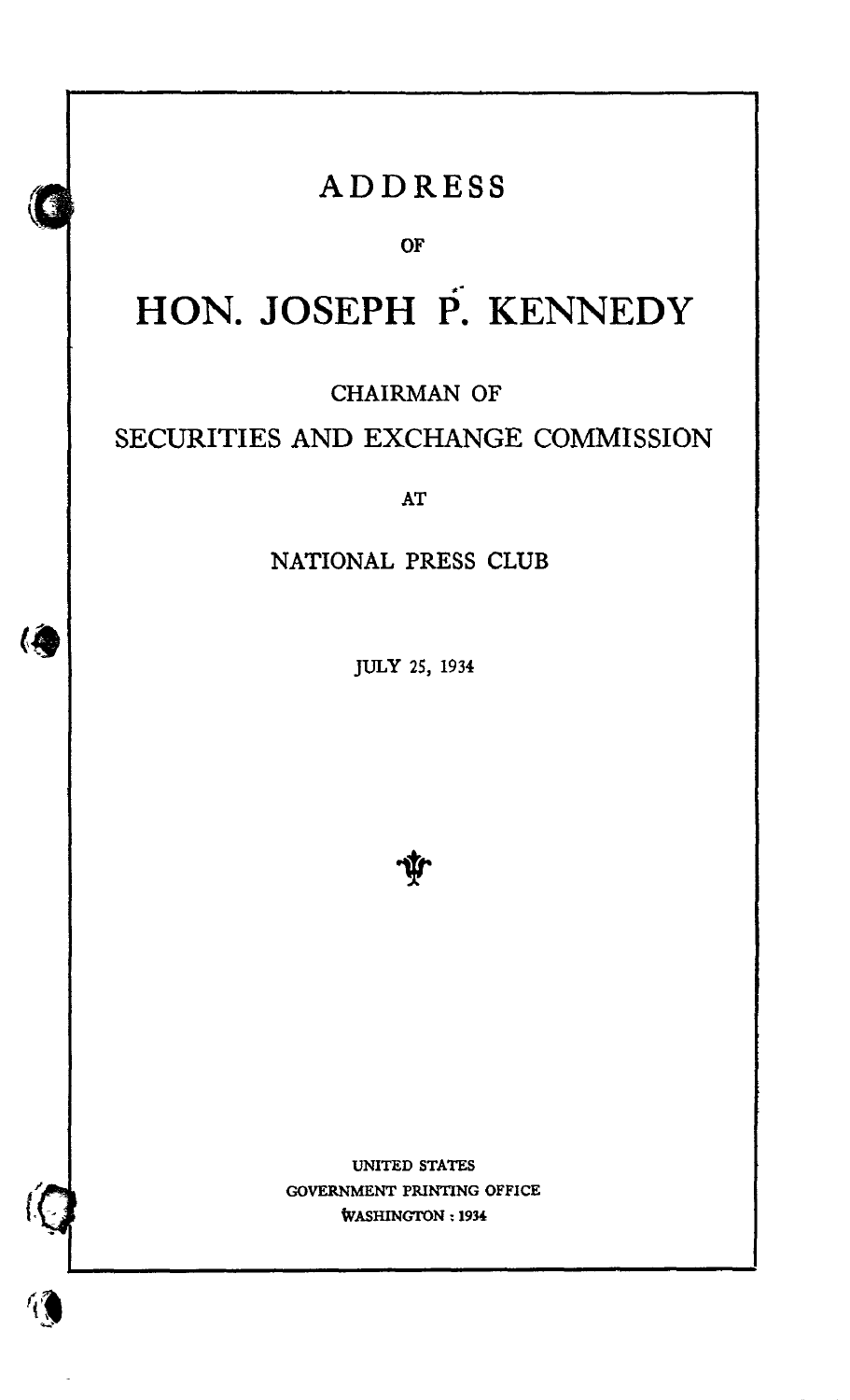### **oAddress of Hon. Joseph P. Kennedy, Chairman of Securities and Exchange Commission, at National Press Club, July 25, 1934**

I am grateful for this opportunity to talk to the members and guests of the National Press Club and, through its courtesy, the radio audience. It is through the press that the public will become acquainted with the work and progress of the Securities and Exchange Commission. The success and effectiveness of the work of the Commission will be dependent in a large part not only upon the cooperation of the exchanges and their members but upon the public's understanding of the objectives of the Securities Exchange Act and the steps taken to gain those objectives. The fine spirit of cooperation which the press, the stock exchanges, and their members have shown so far has been most encouraging.

The fact that I turn to the Nation-wide audience to discuss the work of the Securities and Exchange Commission does not mean that the Commission proposes to carryon intensive propaganda regarding its activities. Its task is essentially technical-a job that must be done in a businesslike way, without political publicity of any sort, although, of course, public scrutiny will never be avoided or discouraged.

Every member of the Securities and Exchange Commission knows perfectly well that this Commission faces one of the most difficult and one of the most delicate tasks ever given a governmental agency. In our hands has been placed the responsibility of giving all the aid of which government is capable to the better organization of the mechanism through which the savings of the people find their way into securities. I believe that this Commission is fortunate in having such men as Mr. Landis, who had a large hand in drafting the law; Judge Healy, who did such splendid service as chief counsel of the Federal Trade Commission; Mr. Mathews, who is rich in the experience of supervising security issues; and Mr. Pecora, whose striking contributions to public service are well known and deeply appreciated by the people of this country.

Everybody says that what business needs is confidence. I agree. Confidence that if business does the right thing it will be protected and given a chance to live, make profits, and grow, helping itself and helping the country. But the old things business did—the old practices it followed-are, some of them, no longer the right ones.

 $100563 - 34$  (1)



~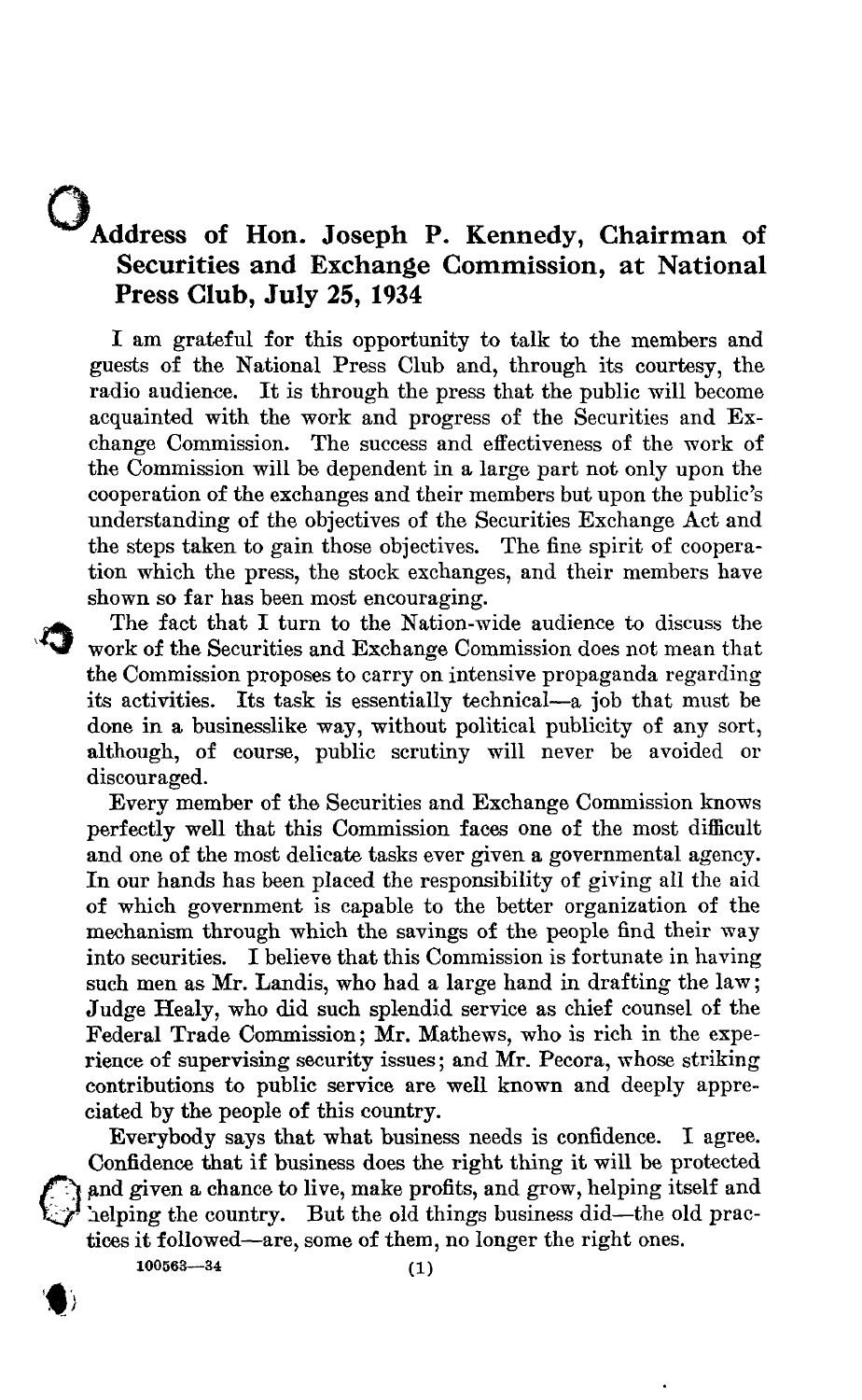But not all the old practices are wrong, and there is no belief, at least none in the minds of the Securities and Exchange Commission, that business is to be viewed with suspicion; that it must be harassed and annoyed and pushed around. Domestic tranquility is as essential to business as it is to our political system, and it was stated as one of the primary objects to be achieved through the Constitution.

We of the Securities and Exchange Commission do not regard ourselves as coroners sitting on the corpse of financial enterprise, On the contrary, we think of ourselves as the means of bringing new life into the body of the security business. We are not working on the theory that all the men and all the women connected with finance, either as workers or investors, are to be regarded as guilty of some undefined crime. On the contrary, we hold that business based on good will should be encouraged so that it may be helpful.

It would be idle to deny that confidence is lacking in this country, and this is especially true of the security business. It is true that today business is better than confidence. There are several reasons for this. An important one is that in any time of change capital, always notoriously timid, shrinks from taking new positions. There is nothing unusual in this; it is caution born of experience.

I conceive it to be an important part of the job we are trying  $\mathbb{Q}$ . to do here in the Securities and Exchange Commission to reassure capital as to its safety in going ahead and reassure the investor as to the protection of his interests, by restricting certain practices which have proved to be detrimental to their interests, and by making available adequate information to the public upon which it can act intelligently. We regard ourselves, as the President has said, as partners in a cooperative enterprise. We do not start off with the belief that every enterprise is crooked and that those behind it are crooks. .

. 'We want to see the wheels turn over and gather speed. We want to see the security business, by far the greatest in volume and most important in its effects of any in the country, go forward on a broad scale.

To bring that about we shall not sit as a prosecutor, hopeful of . bringing in a verdict of guilty. .We shall seek to help all proper enterprises by helping them establish new checks and setting up more positive standards. We believe in affirmation, not negation.

It is difficult for a man to be a prophet. There have been too many prophets already in and around the stock exchange, so I am not going to take on that task. Accordingly, I shall not try to tell you what the Securities and Exchange Commission will do, but I can outling some of the things it won't do.

The Securities and Exchange Commission is authorized by the law to begin active regulation of the stock exchanges September 1.

 $\mathbf{D}^{\prime}$ 

~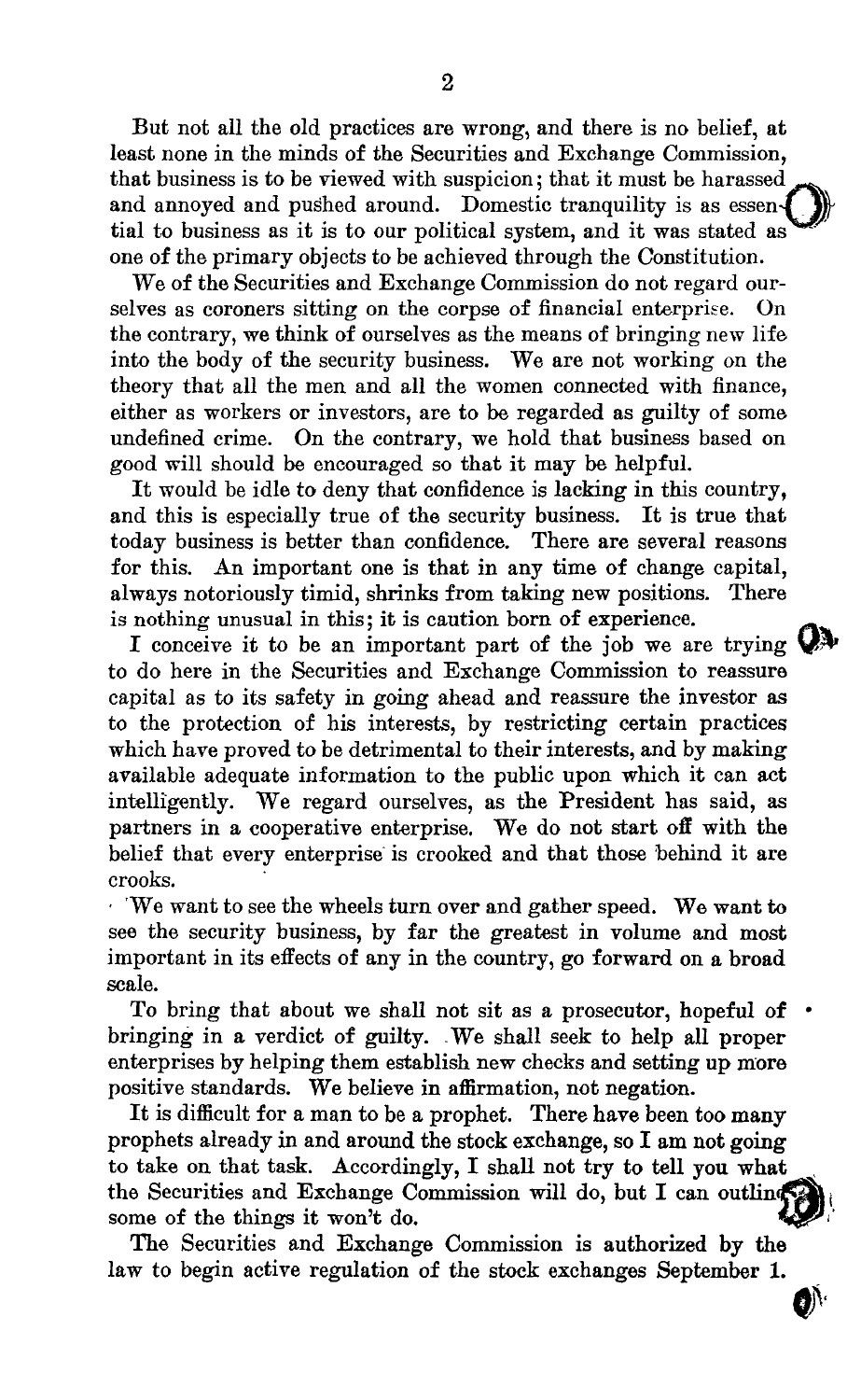By that time many of the rules and regulations will have been formulated and announced. I can now tell you briefly the spirit in which we are tackling our jobs and can outline the help we believe the country will receive, if the job is well done.

0

~

We see at the present time only a little stream of capital issue where before there was a flood tide. We see vast credit reserves left untouched except for the drafts made upon them by city, State, and Federal demands.

Why is this? Obviously, because business enterprise has been seriously wounded and needs to be nursed back to health and confidence. Some will try to tell you that pioneering and daring in business have been discouraged by the new stock exchange law. Don't let them get away with that, for it is not true. No honest man-no decent institution which seeks to render service instead of merely achieving profit-need fear the regulations that have been set up.

The regulations generally are broad in character and rest squarely upon the principles of ethics applicable not only to business but to everyday life. The success of the regulations will depend in part upon the wisdom with which we of the Securities and Exchange Commission apply them, but, even more, the success will rest upon the manner in which they are accepted.

The whole motive of the Security Act is to be found in the effortthe necessary and no longer escapable effort-to make finance more responsible.

There is to be no vindictiveness in its interpretation, no concealed punishment to those who must live under it. There are no grudges to satisfy; no venom which needs victims. The rules are simple and honest. Only those who see things crookedly will find them harsh.

The Commission will make war without quarter on any who sell securities by fraud or misrepresentation.

In common with all other forms of business, financial enterprises require profit to keep them going. There is not the slightest thought of eliminating or restricting proper profits. It is <sup>a</sup> commonplace to say that the recovery program to be finally successful needs a sound and broad security market which provides, as an accompaniment, a very large and regular tax flow to the Treasury.

Such <sup>a</sup> market should be truly barometric. It should reflect the actual economic conditions; and all the manipulations that might be invented would be futile if the bases did not justify a rise. The earning power of a nation should be the controlling factor in establishing security levels, and the security business itself has the right<br>to claim part of this earning power.<br>The billions of dollars of capital required by the war, and the

many billions since, have made in this Nation a vast number of security holders. From a few hundred thousand before 1916 who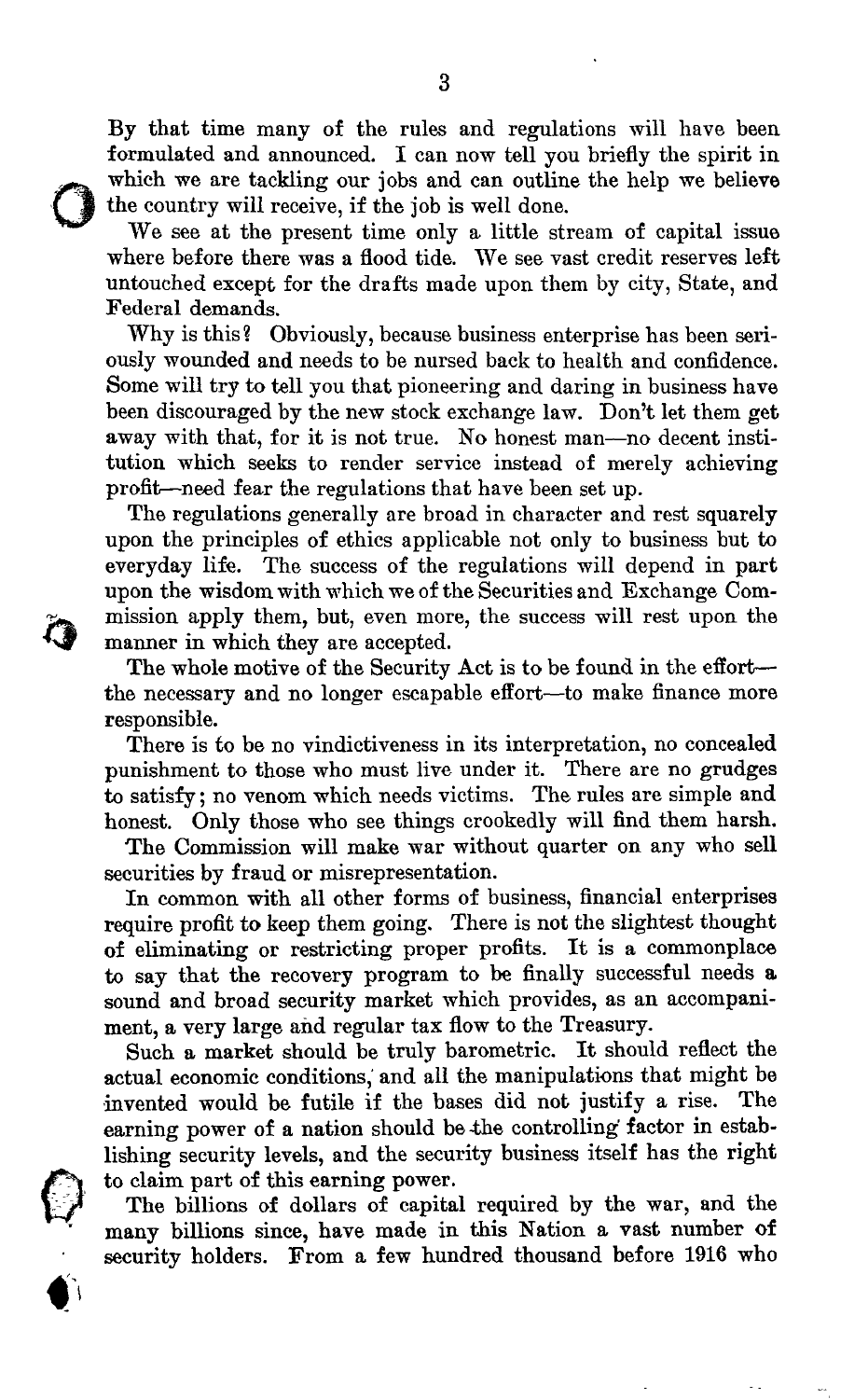held securities, more than 20 million became investors during the war, mostly in bonds. And in the period succeeding the war, these people turned to the leading exchanges and to the investment bankers and brokers for further investment.

Who, then, dare say that these more than 16,000,000 stockholders and bondholders have not a claim upon the Government to protect them? It was the Government largely who brought them into being, which urged them to become investors. Can there be any doubt the Government owes them the responsibility to check improper financial practices-that it owesthis vast army responsibility to supervise the industry? Certainly not. And the very fact that the Government has taken these steps, which are purely protective and in no sense finally prohibitive, will do more to restore and upbuild confidence in security trading than any device that has been employed since the New York Stock Exchange met under the buttonwood tree in 1792 at a place that is now in Wall Street.

Wealth in the form of corporate securities can be maintained and developed only by a continuous free and open market, where the investors may buy and sell their securities assured of the going price and protected from sharp practices. And it is my belief that the investing public will find the markets to be firmer in their foundations because of the safeguards and because of the increased marginal requirements and the elimination of Shoe-string speculators.

Publicity will be an important element in the new conditions. publicity, not of an occasional nature, but regular and informative. It will not be enough for <sup>a</sup> new enterprise to be candid and in its original prospectus; it will supply its investors, from time to time, with publicity of such a nature that all will be as well informed as any individual could be. The greater the publicity, the more protected the public will be and the more corrective the influence upon the financiers. Those who inveigh against publicity do so usually for private purposes. The sort of publicity we have in mind with respect to corporations will do them no harm and the public much good.

The Securities and Exchange Commission desires to encourage proper investments. But, at the same time, it should be pointed out that the speculative risk in any investments, whether it be stocks or bonds, will be present in the future as it has been in the past; for no body of men, no government, no nation, is sufficiently wise to define the perfect investment, or to guarantee it, or to eliminate the risks of speculation.

There will be an effort made by the Securities and Exchange Com- $\bigotimes$ mission constantly to keep in mind the larger aspects and to avoid  $\mathbf W$ the nuisance rules. Otherwise the restrictions might become eliminations.

4